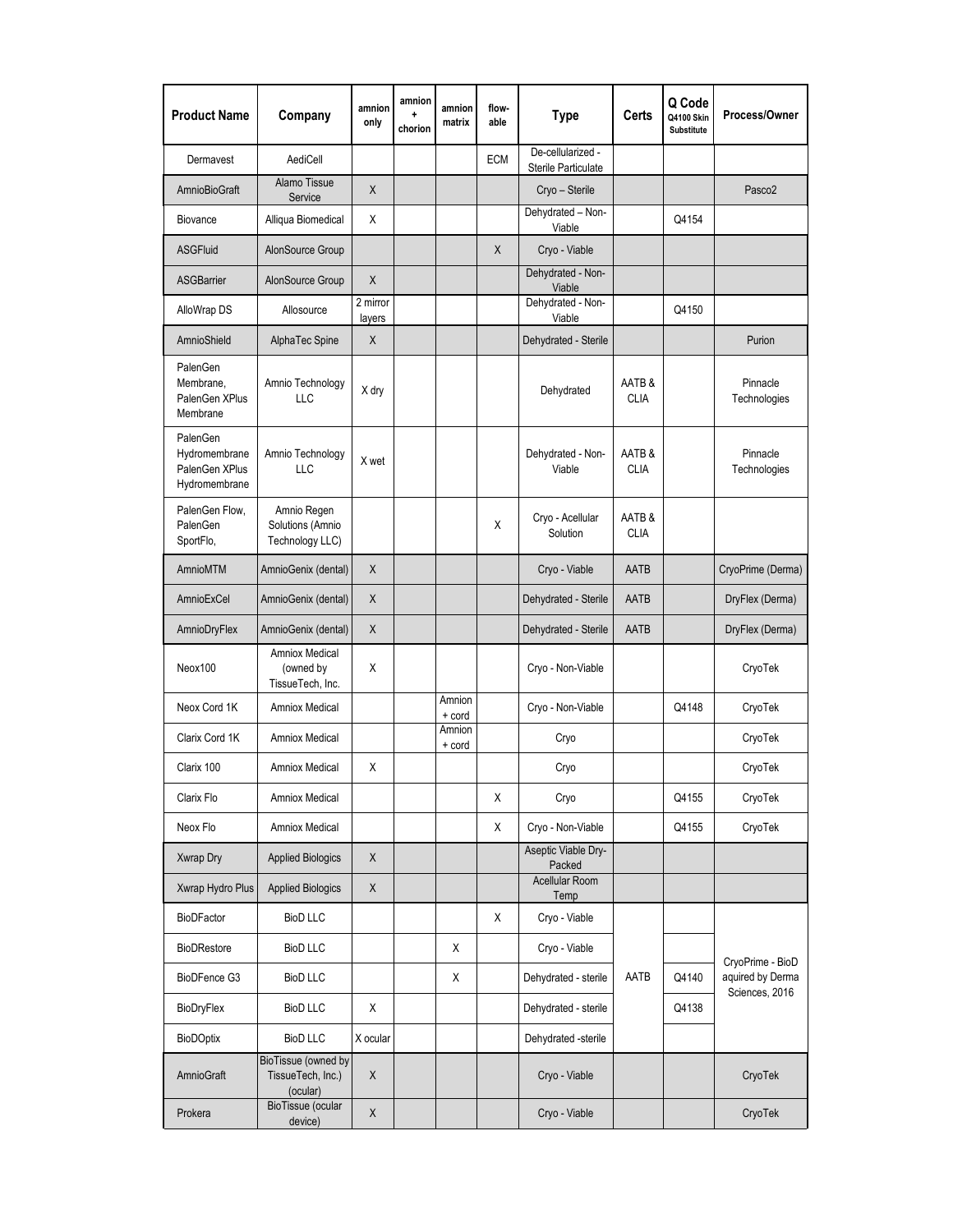| <b>AmnioGuard</b>                  | BioTissue (ocular)                                        | X                      |              |             | Cryo - Viable                           |               |       | CryoTek        |
|------------------------------------|-----------------------------------------------------------|------------------------|--------------|-------------|-----------------------------------------|---------------|-------|----------------|
| <b>PDA</b>                         | Catalyst                                                  | X                      |              |             | Dehydrated                              |               |       | HydraTek       |
| AmnioExcel<br>(BioDExcel)          | Derma Sciences,<br>Inc.                                   | amnion<br>$+$ ECM $\,$ |              |             | Dehydrated                              | AATB          | Q4137 | <b>DryFlex</b> |
| AmnioMatrix                        | Derma Sciences Inc.                                       |                        |              | $\mathsf X$ | Cryo                                    | AATB          | Q4139 | CryoPrime      |
| <b>Flower Patch</b>                | Flower Orthopedics                                        | X                      |              |             | Dehydrated                              |               |       | HydraTek       |
| AmnioPro 45<br>membrane            | Human<br>Regenerative Tech                                | $\mathsf X$            |              |             | Dehydrated                              | AATB          | Q4163 | HydraTek       |
| AmnioPro 200<br>membrane           | Human<br>Regenerative Tech                                | $\mathsf X$            |              |             | Dehydrated                              | <b>AATB</b>   | Q4163 | HydraTek       |
| AmnioPro A<br><b>Tissue Matrix</b> | Human<br>Regenerative Tech                                |                        |              | Χ           | Dehydrated                              | <b>AATB</b>   | Q4162 | HydraTek       |
| AmnioPro C<br><b>Tissue Matrix</b> | Human<br>Regenerative Tech                                |                        |              | Χ           | Dehydrated                              | AATB          | Q4162 | HydraTek       |
| WoundEx 45                         | Human<br>Regenerative<br>Technologies (Skye<br>Biologics) | X                      |              |             | Dehydrated                              |               | Q4163 | HydraTek       |
| WoundEx 200                        | Human<br>Regenerative<br>Technologies (Skye<br>Biologics) |                        | Χ            |             | Dehydrated                              | Q4163         |       | HydraTek       |
| WoundEx Flow                       | Human<br>Regenerative<br>Technologies (Skye<br>Biologics) |                        |              | Χ           | Dehydrated                              |               | Q4162 | HydraTek       |
| <b>BioFix</b>                      | Integra LifeSciences                                      | X                      |              |             | Dehydrated, Sterile                     |               |       | HydraTek       |
| <b>BioFix Plus</b>                 | Integra LifeSciences                                      | X                      |              |             | Dehydrated, Sterile                     |               |       | HydraTek       |
| <b>BioFix Flow</b>                 | Integra LifeSciences                                      |                        |              | $\mathsf X$ | Dehydrated - Non-<br>Viable Particulate |               |       | HydraTek       |
| AmbioDisk                          | <b>IOP Ophthalmics</b>                                    | Χ                      |              |             | Dehydrated - sterile                    |               |       |                |
| Ambio2,                            | <b>IOP Ophthalmics</b>                                    | X                      |              |             | Dehydrated - sterile                    |               |       |                |
| Ambio <sub>5</sub> ,               | <b>IOP Ophthalmics</b>                                    | Χ                      |              |             | Dehydrated - sterile                    |               |       |                |
| <b>MET A-Link</b>                  | Lifespine                                                 |                        |              | $\mathsf X$ |                                         |               |       |                |
| MET A-Link D Dry                   | Lifespine                                                 | X                      |              |             |                                         |               |       |                |
| MET A-Link H<br>Hydrated           | Lifespine                                                 | X                      |              |             |                                         |               |       |                |
| EpiFix                             | MiMedx Group, Inc.                                        |                        | $\mathsf X$  |             | Dehydrated - Sterile                    | AATB          | Q4131 | Purion         |
| EpiFix Micronized                  | MiMedx Group, Inc.                                        |                        |              | X           | Dehydrated - Sterile                    | AATB          | Q4131 | Purion         |
| AmnioFix                           | MiMedx Group, Inc.                                        | $\mathsf X$            |              |             | Dehydrated - Sterile                    | AATB          | Q4131 | Purion         |
| AmnioFix<br>Injectable             | MiMedx Group, Inc.                                        |                        |              | X           | Dehydrated - Sterile                    | AATB          | Q4131 | Purion         |
| AmnioBand                          | Muscoskeletal<br>Transplant<br>Foundation (MTF)           |                        | X            |             | Dehydrated - Aseptic<br>Non-Viable      | AATB<br>Q4151 |       | MTF            |
| <b>BioPlex AM</b>                  | Novastep Inc.                                             | X                      |              |             | Dehydrated - Sterile                    |               |       |                |
| Affinity                           | NuTech Medical Inc                                        | X                      |              |             | Cryo - Viable                           |               | Q4159 |                |
| NuShield                           | NuTech Medical Inc                                        |                        | X            |             | Dehydrated - Sterile                    |               | Q4160 |                |
| ReNu                               | NuTech Medical Inc                                        |                        |              | X           | Bioactive injectable<br>solution        |               |       |                |
| Versashield                        | OrthoFix (MTF)                                            |                        | $\mathsf{X}$ |             | Dehydrated-<br>Aseptic Non-Viable       | AATB          |       | <b>MTF</b>     |